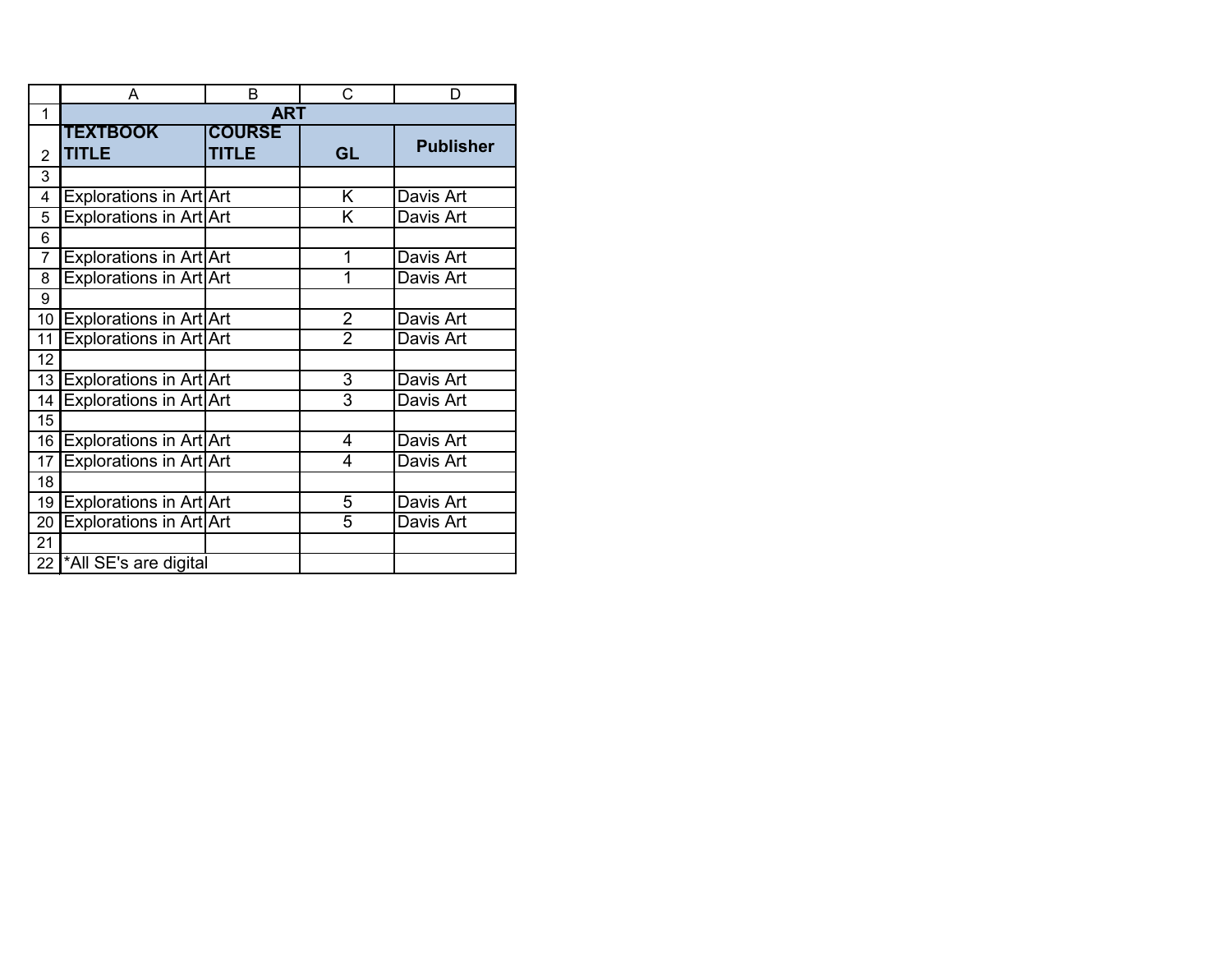| <b>ELA/READING</b>                         |                     |                |                  |                 |  |  |  |
|--------------------------------------------|---------------------|----------------|------------------|-----------------|--|--|--|
| <b>TEXTBOOK</b><br><b>TITLE</b>            | <b>Course Title</b> | <b>GL</b>      | <b>Publisher</b> | <b>Pub Date</b> |  |  |  |
| <b>Language Arts-</b><br><b>Literature</b> | <b>ELA</b>          |                |                  |                 |  |  |  |
|                                            |                     |                |                  |                 |  |  |  |
| <b>Benchmark</b><br>Advanced               | <b>ELA</b>          | K              | <b>Benchmark</b> | 2020            |  |  |  |
| <b>Benchmark</b><br>Advanced               | <b>ELA</b>          | 1              | <b>Benchmark</b> | 2020            |  |  |  |
| <b>Benchmark</b><br>Advanced               | <b>ELA</b>          | $\overline{2}$ | <b>Benchmark</b> | 2020            |  |  |  |
| <b>Benchmark</b><br>Advanced               | <b>ELA</b>          | 3              | <b>Benchmark</b> | 2020            |  |  |  |
| <b>Benchmark</b><br>Advanced               | <b>ELA</b>          | $\overline{4}$ | <b>Benchmark</b> | 2020            |  |  |  |
| <b>Benchmark</b><br>Advanced               | <b>ELA</b>          | 5              | <b>Benchmark</b> | 2020            |  |  |  |
|                                            |                     |                |                  |                 |  |  |  |
| StudySync                                  | <b>ELA</b>          | 6              | McGraw-Hill      | 2021            |  |  |  |
| StudySync                                  | <b>ELA</b>          | $\overline{7}$ | McGraw-Hill      | 2021            |  |  |  |
| StudySync                                  | <b>ELA</b>          | 8              | McGraw-Hill      | 2021            |  |  |  |
|                                            |                     |                |                  | 2021            |  |  |  |
| My Perspectives                            | <b>ELA</b>          | 9              | Savvas           | 2021            |  |  |  |
| My Perspectives                            | <b>ELA</b>          | 10             | Savvas           | 2021            |  |  |  |
| My Perspectives                            | <b>ELA</b>          | 11             | Savvas           | 2021            |  |  |  |
| My Perspectives                            | <b>ELA</b>          | 12             | Savvas           | 2021            |  |  |  |
|                                            |                     |                |                  |                 |  |  |  |
|                                            |                     |                |                  |                 |  |  |  |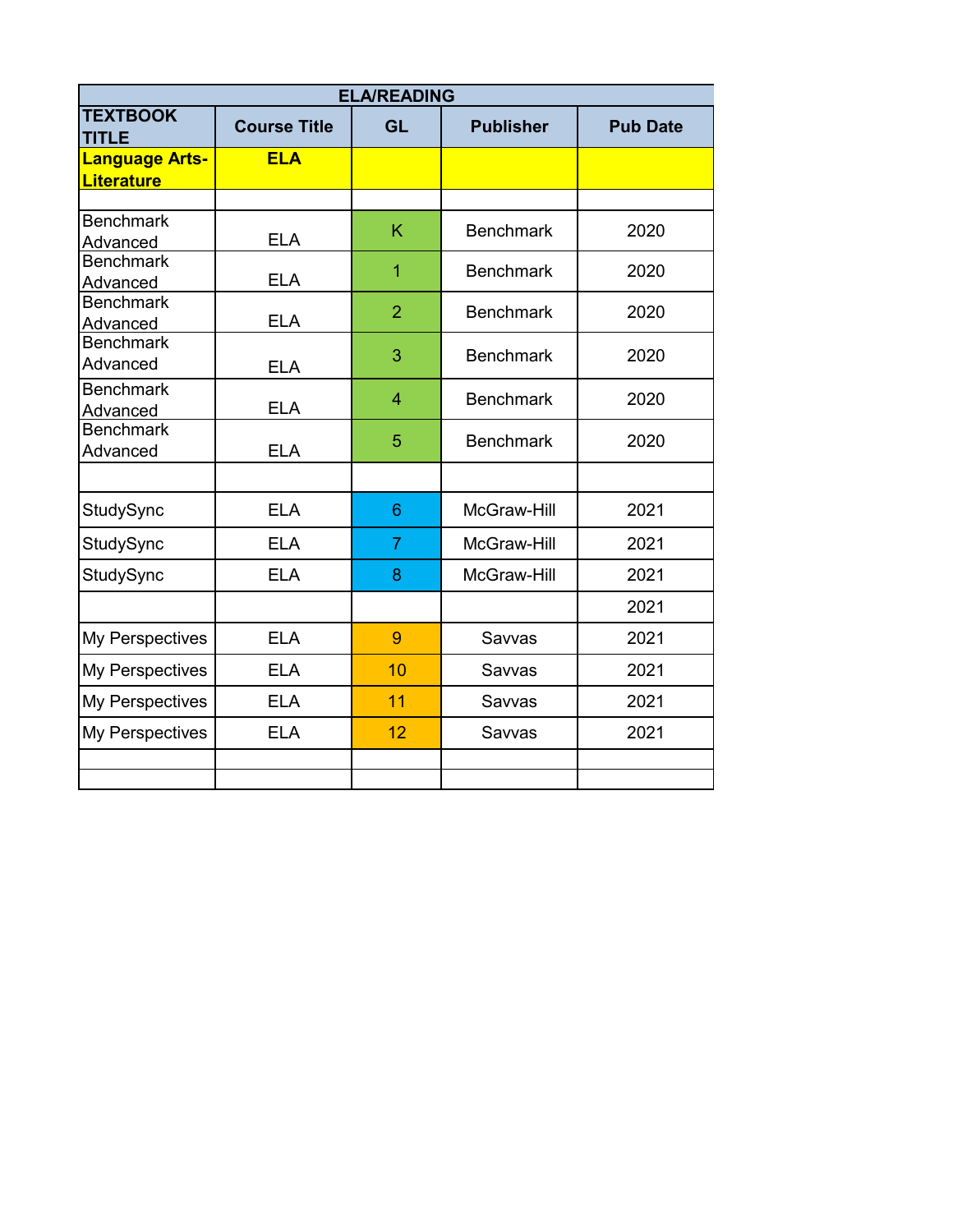|                 | B<br>A                                                                              |                               |                | D                    |  |  |  |
|-----------------|-------------------------------------------------------------------------------------|-------------------------------|----------------|----------------------|--|--|--|
| $\mathbf{1}$    | <b>MATHEMATICS</b>                                                                  |                               |                |                      |  |  |  |
| $\overline{2}$  | <b>TEXTBOOK TITLE</b>                                                               | <b>Course Title</b>           | <b>GL</b>      | <b>Publisher</b>     |  |  |  |
| 3               | <b>MATHEMATICS</b>                                                                  |                               |                |                      |  |  |  |
| $\overline{4}$  |                                                                                     |                               |                |                      |  |  |  |
| 5               | <b>Reveal Math</b>                                                                  | Elementary Math K-5           | K              | McGraw-Hill          |  |  |  |
| 6               | <b>Reveal Math</b>                                                                  | Elementary Math K-5           | $\overline{1}$ | McGraw-Hill          |  |  |  |
| $\overline{7}$  | <b>Reveal Math</b>                                                                  | <b>Elementary Math K-5</b>    | $\overline{2}$ | McGraw-Hill          |  |  |  |
| 8               | <b>Reveal Math</b>                                                                  | Elementary Math K-5           | $\overline{3}$ | McGraw-Hill          |  |  |  |
| 9               | <b>Reveal Math</b>                                                                  | <b>Elementary Math K-5</b>    | $\overline{4}$ | McGraw-Hill          |  |  |  |
| 10 <sup>1</sup> | <b>Reveal Math</b>                                                                  | <b>Elementary Math K-5</b>    | $\overline{5}$ | McGraw-Hill          |  |  |  |
| 11              |                                                                                     |                               |                |                      |  |  |  |
| 12              | Reveal Math                                                                         | M/J Math 1                    | $6\phantom{1}$ | McGraw-Hill          |  |  |  |
| 13              | Reveal Math                                                                         | M/J Math 1 Advanced           | $6\phantom{1}$ | McGraw-Hill          |  |  |  |
| 14              | Reveal Math                                                                         | M/J Math 2                    |                | McGraw-Hill          |  |  |  |
|                 | 15   Reveal Math                                                                    | M/J Math 2 Advanced           | $\overline{7}$ | McGraw-Hill          |  |  |  |
| 16              | Reveal Math                                                                         | M/J Math 3                    | 8              | McGraw-Hill          |  |  |  |
| $\overline{17}$ |                                                                                     |                               |                |                      |  |  |  |
|                 | 18 Reveal Math                                                                      | Algebra 1                     | 9              | McGraw-Hill          |  |  |  |
|                 | 19 Reveal Math                                                                      | Algebra 1 Honors              | 9              | McGraw-Hill          |  |  |  |
| 20              | <b>Reveal Math</b>                                                                  | Algebra 2                     | 11             | McGraw-Hill          |  |  |  |
| 21              | <b>Reveal Math</b>                                                                  | Algebra 2 Honors              | 11             | McGraw-Hill          |  |  |  |
| 22              | <b>Reveal Math</b>                                                                  | Geometry                      | 10             | McGraw-Hill          |  |  |  |
| 23              | <b>Reveal Math</b>                                                                  | <b>Geometry Honors</b>        | 10             | McGraw-Hill          |  |  |  |
|                 | 24 Algebra & Trigonometry                                                           | Math for College Algebra      | $9 - 12$       | Savvas               |  |  |  |
| 25              | Financial Algebra Tax Update Math for Data & Financial Lit                          |                               | $9 - 12$       | Savvas               |  |  |  |
| $\overline{26}$ |                                                                                     | Math for College Liberal Arts | $9 - 12$       |                      |  |  |  |
| 27              | Precalculus: Graphical,<br>Numerical, Algebraic,<br>2010/7th FL Edition<br>(Demana) | Pre-Calculus Honors:          | 10             | <b>Prentice Hall</b> |  |  |  |
|                 | Calculus: Graphical,<br>28 Nummerical, Algebraic                                    | Calculus                      |                | Savvas               |  |  |  |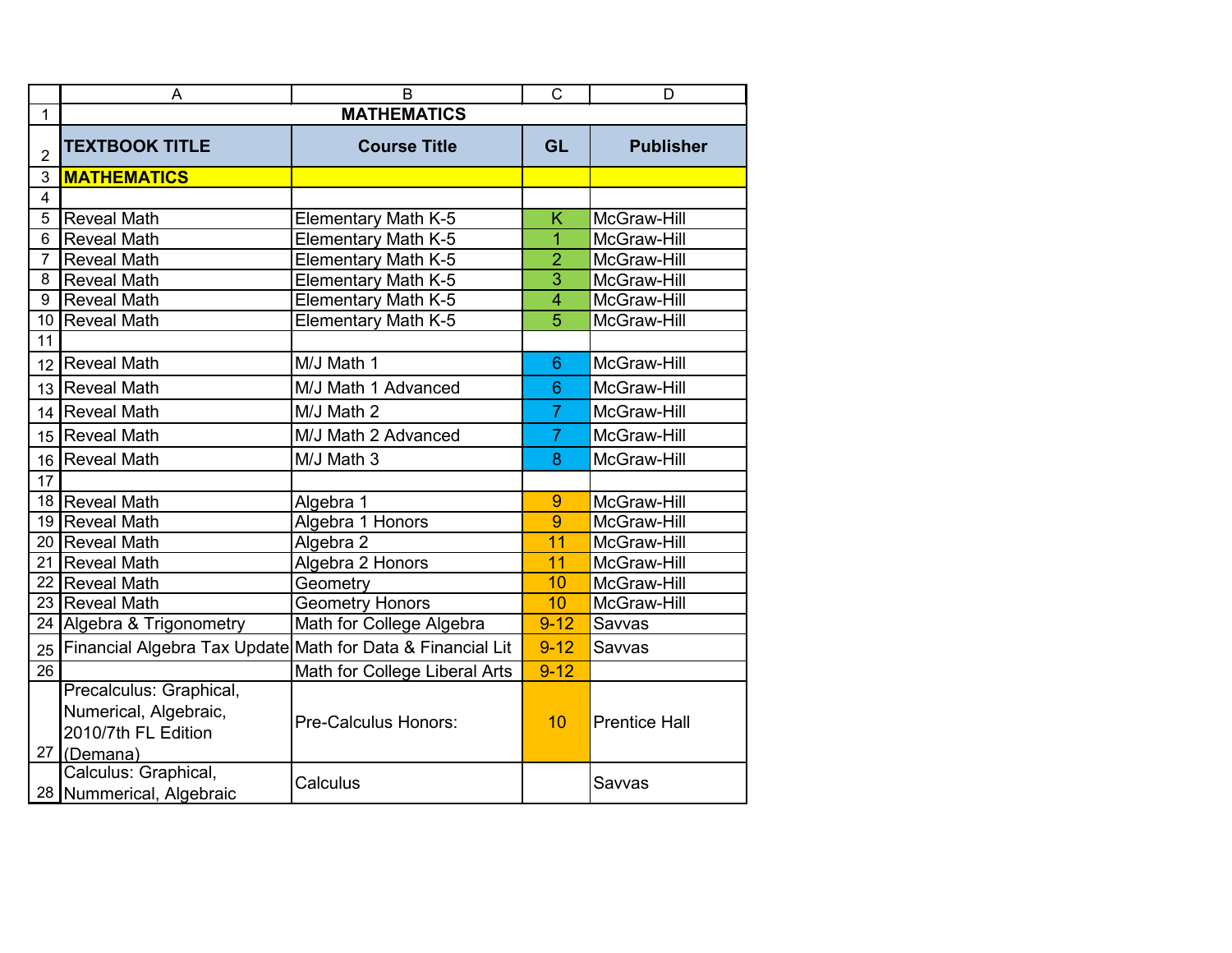|                 | A                                     | B             | C              | D                  |  |  |
|-----------------|---------------------------------------|---------------|----------------|--------------------|--|--|
| $\overline{1}$  | <b>MUSIC</b>                          |               |                |                    |  |  |
|                 |                                       | <b>COURSE</b> |                | <b>Publisher</b>   |  |  |
| $\overline{2}$  | <b>TEXTBOOK TITLE</b>                 | <b>TITLE</b>  | GL             |                    |  |  |
| 3               |                                       |               |                |                    |  |  |
|                 | Spotlight on Music:                   |               |                |                    |  |  |
| 4               | Song Anthology                        | <b>Music</b>  | Pre-K          | <b>McGraw Hill</b> |  |  |
| 5               |                                       |               |                |                    |  |  |
|                 | Spotlight on Music:                   |               |                |                    |  |  |
| 6               | Song Anthology                        | <b>Music</b>  | Κ              | <b>McGraw Hill</b> |  |  |
| 7               |                                       |               |                |                    |  |  |
|                 | Spotlight on Music:                   |               |                |                    |  |  |
| 8               | Song Anthology                        | <b>Music</b>  | 1              | <b>McGraw Hill</b> |  |  |
| 9               |                                       |               |                |                    |  |  |
|                 | Spotlight on Music:                   |               |                |                    |  |  |
| 10 <sup>1</sup> | Song Anthology                        | <b>Music</b>  | $\overline{2}$ | <b>McGraw Hill</b> |  |  |
|                 | Spotlight on Music:                   |               |                |                    |  |  |
| 11              | Song Anthology                        | <b>Music</b>  | $\overline{2}$ | <b>McGraw Hill</b> |  |  |
| 12              |                                       |               |                |                    |  |  |
|                 | Spotlight on Music:                   |               |                |                    |  |  |
| 13              | Song Anthology<br>Spotlight on Music: | <b>Music</b>  | 3              | <b>McGraw Hill</b> |  |  |
|                 |                                       |               |                |                    |  |  |
| 14              | Song Anthology                        | Music         | 3              | <b>McGraw Hill</b> |  |  |
| 15              |                                       |               |                |                    |  |  |
|                 | Spotlight on Music:                   |               |                |                    |  |  |
| 16              | Song Anthology                        | <b>Music</b>  | 4              | <b>McGraw Hill</b> |  |  |
|                 | Spotlight on Music:                   |               |                |                    |  |  |
| 17              | Song Anthology                        | <b>Music</b>  | 4              | <b>McGraw Hill</b> |  |  |
| 18              | Spotlight on Music:                   |               |                |                    |  |  |
|                 |                                       |               |                |                    |  |  |
| 19              | Song Anthology<br>Spotlight on Music: | <b>Music</b>  | 5              | <b>McGraw Hill</b> |  |  |
|                 |                                       |               |                |                    |  |  |
| 20              | Song Anthology                        | <b>Music</b>  | 5              | <b>McGraw Hill</b> |  |  |
| 21              | *Grades 2-5 TE's are                  |               |                |                    |  |  |
|                 |                                       |               |                |                    |  |  |
| 22 <sub>2</sub> | online                                |               |                |                    |  |  |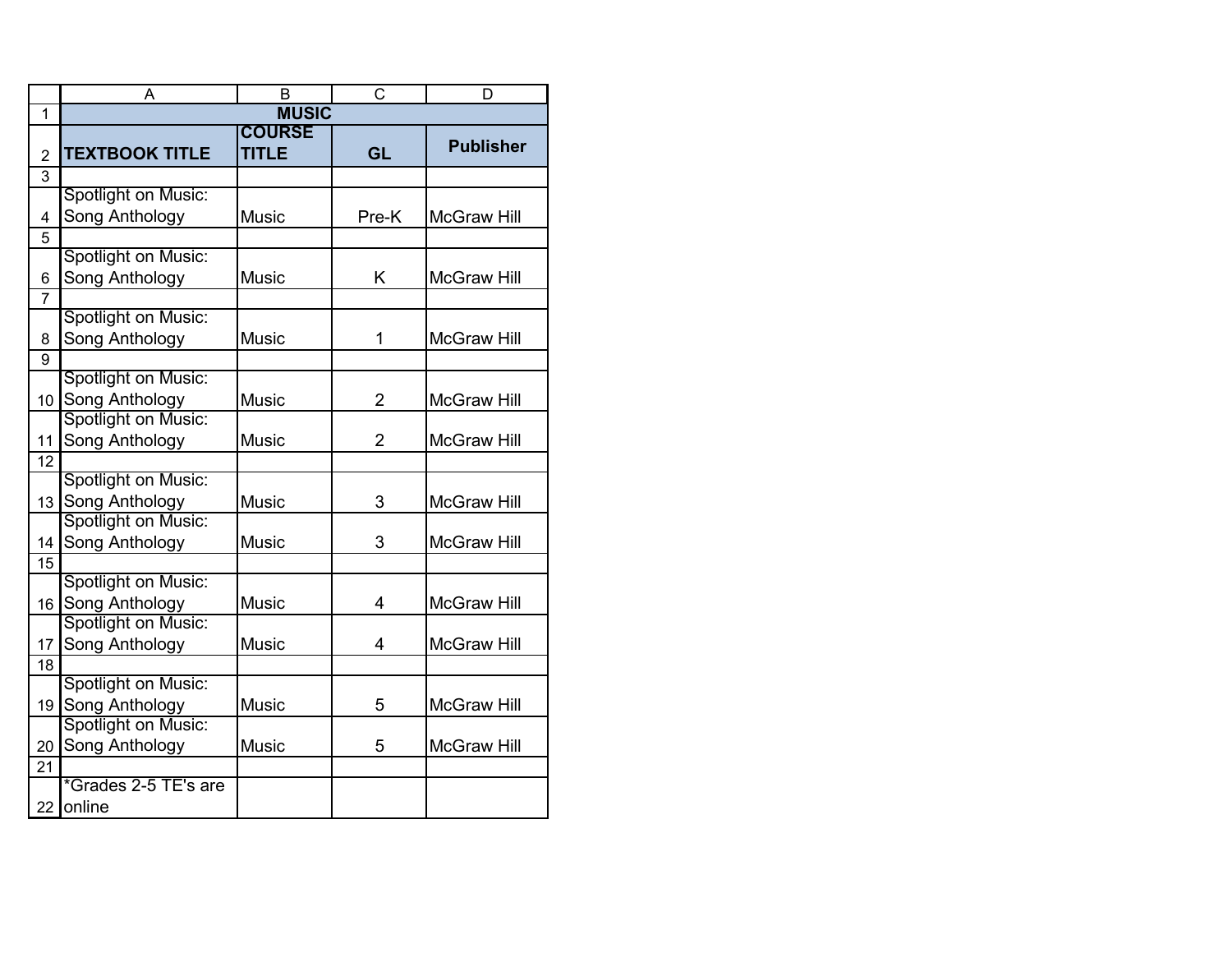|                           | A                      | $\mathsf C$   | D              | Ē                | F               |  |  |
|---------------------------|------------------------|---------------|----------------|------------------|-----------------|--|--|
| 1                         | <b>SCIENCE</b>         |               |                |                  |                 |  |  |
| $\overline{2}$            | <b>TEXTBOOK TITLE</b>  | <b>Course</b> | <b>GL</b>      | <b>Publisher</b> | <b>Pub Date</b> |  |  |
| $\ensuremath{\mathsf{3}}$ | <b>Elevate Science</b> | Science       | K              | Pearson          | 2018            |  |  |
| 4                         | <b>Elevate Science</b> | Science       | K              | Pearson          | 2018            |  |  |
| 5                         | <b>Elevate Science</b> | Science       | $\overline{1}$ | Pearson          | 2018            |  |  |
| 6                         | <b>Elevate Science</b> | Science       | 1              | Pearson          | 2018            |  |  |
| $\overline{7}$            | <b>Elevate Science</b> | Science       | $\overline{2}$ | Pearson          | 2018            |  |  |
| 8                         | <b>Elevate Science</b> | Science       | $\overline{2}$ | Pearson          | 2018            |  |  |
| 9                         | <b>Elevate Science</b> | Science       | 3              | Pearson          | 2018            |  |  |
| 10                        | <b>Elevate Science</b> | Science       | 3              | Pearson          | 2018            |  |  |
| 11                        | <b>Elevate Science</b> | Science       | 4              | Pearson          | 2018            |  |  |
| 12                        | <b>Elevate Science</b> | Science       | 4              | Pearson          | 2018            |  |  |
| 13                        | <b>Elevate Science</b> | Science       | 5              | Pearson          | 2018            |  |  |
| 14                        | <b>Elevate Science</b> | Science       | 5              | Pearson          | 2018            |  |  |
| 15                        |                        |               |                |                  |                 |  |  |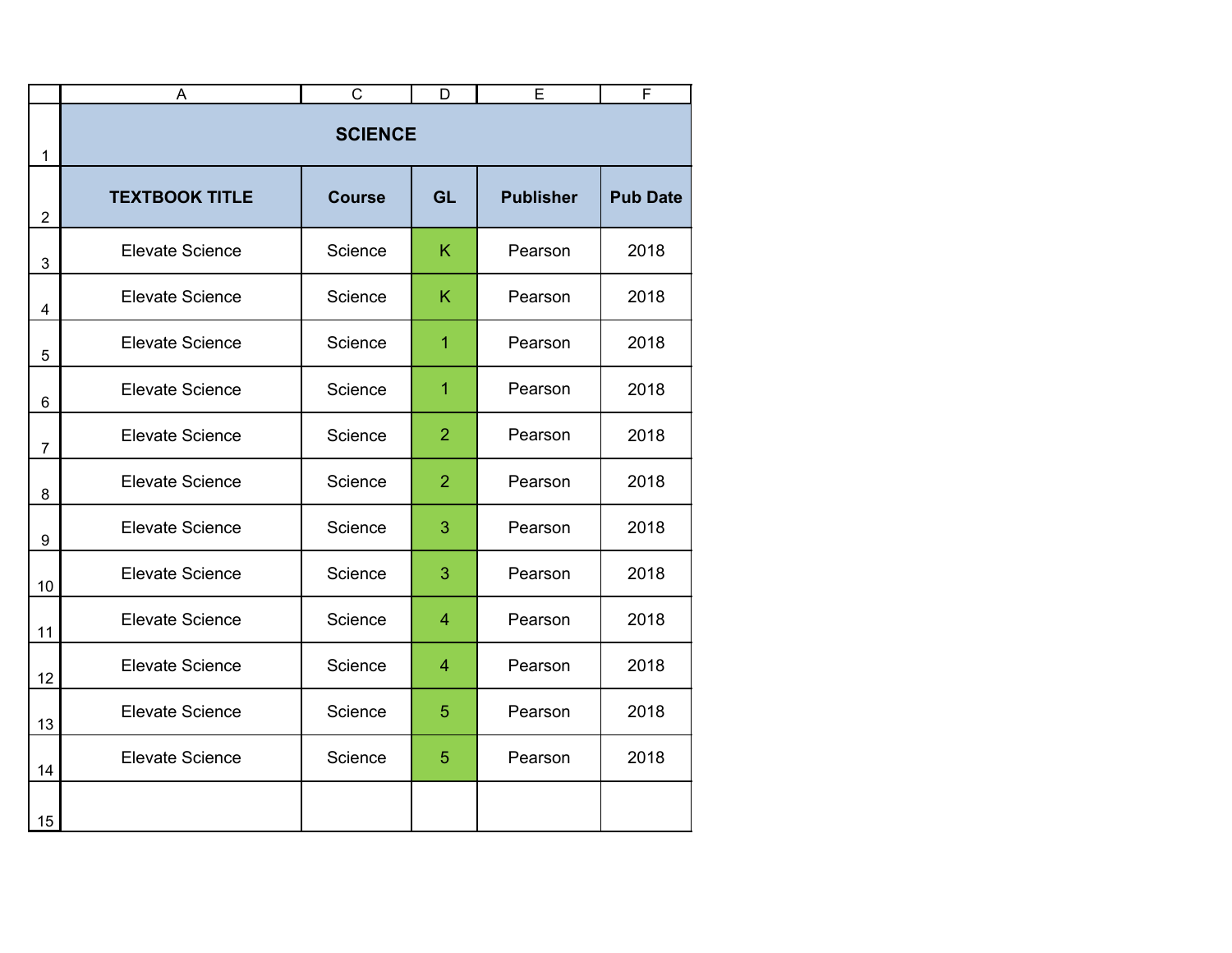|                | A                                                                             | $\mathsf{C}$                            | D         | E                | F               |
|----------------|-------------------------------------------------------------------------------|-----------------------------------------|-----------|------------------|-----------------|
| $\overline{2}$ | <b>TEXTBOOK TITLE</b>                                                         | <b>Course</b>                           | <b>GL</b> | <b>Publisher</b> | <b>Pub Date</b> |
| 16             | Earth/Space Science<br>Techbook For Florida, 2017<br>1st Edition              | Earth/Space<br>Regular &<br>Advanced    | <b>SE</b> | <b>Discovery</b> | 2017            |
| 17             | Earth/Space Science<br>Techbook For Florida, 2017<br>1st Edition              | Earth/Space<br>Regular &<br>Advanced    | <b>TE</b> | <b>Discovery</b> | 2017            |
| 18             | Life Science, Science<br>Techbook For Florida, 2017<br>1st Edition            | Life Science<br>Regular &<br>Advanced   | <b>SE</b> | <b>Discovery</b> | 2017            |
| 19             | Life Science, Science<br>Techbook For Florida, 2017<br>1st Edition            | Life Science<br>Regular &<br>Advanced   | <b>TE</b> | <b>Discovery</b> | 2017            |
| 20             | <b>Physical Science, Science</b><br>Techbook For Florida, 2017<br>1st Edition | Physical<br>Science Reg<br>& Adv        | <b>SE</b> | <b>Discovery</b> | 2017            |
| 21             | <b>Physical Science, Science</b><br>Techbook For Florida, 2017<br>1st Edition | Physical<br><b>Science Reg</b><br>& Adv | <b>TE</b> | <b>Discovery</b> | 2017            |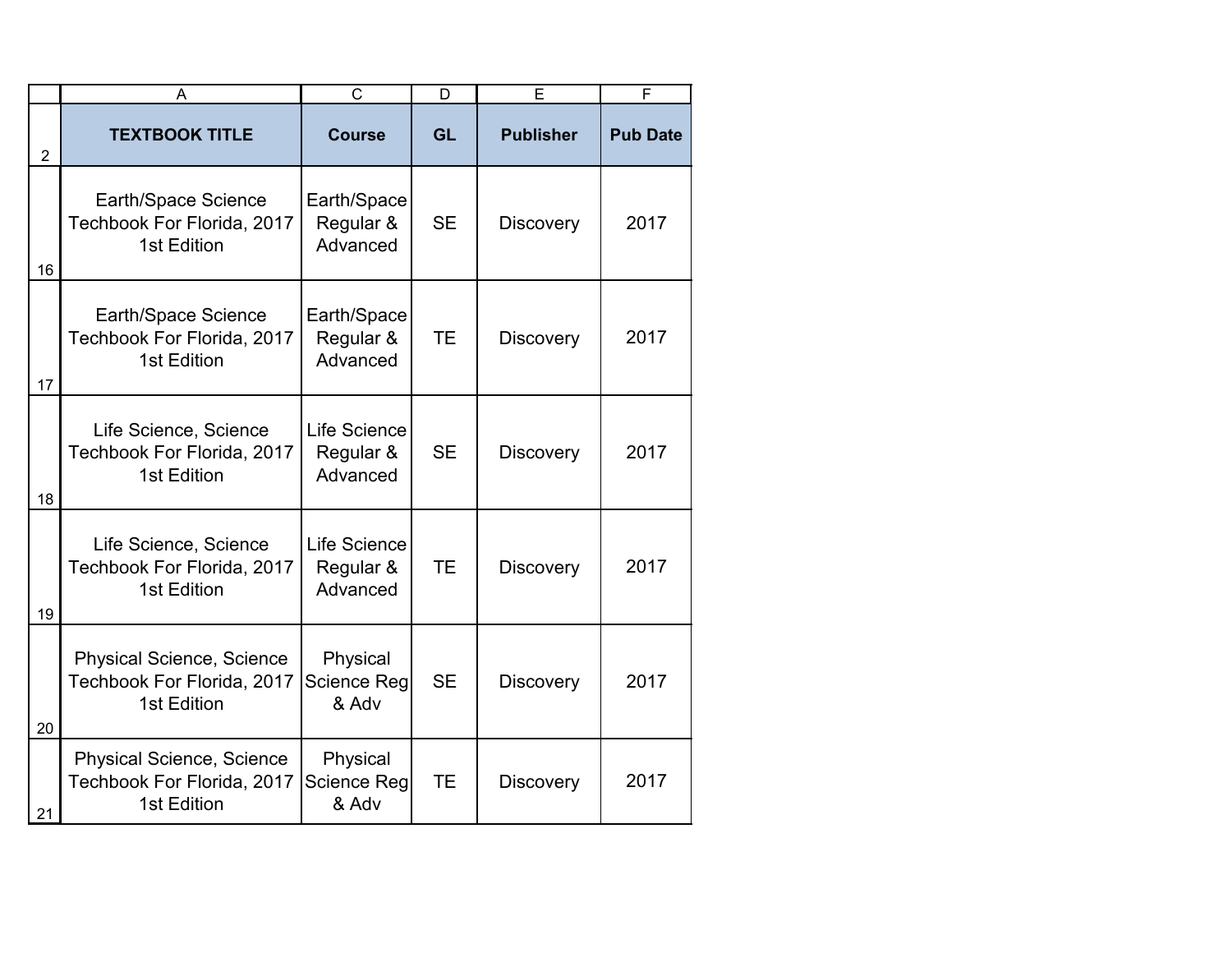|                | A                                                                                    | $\mathsf{C}$                     | D         | E                | F               |
|----------------|--------------------------------------------------------------------------------------|----------------------------------|-----------|------------------|-----------------|
| $\overline{2}$ | <b>TEXTBOOK TITLE</b>                                                                | <b>Course</b>                    | <b>GL</b> | <b>Publisher</b> | <b>Pub Date</b> |
| 22             | <b>Physical Science, Science</b><br>Techbook For Florida, 2017<br>1st Edition        | Phys<br>Science<br><b>Honors</b> | <b>SE</b> | <b>Discovery</b> | 2017            |
| 23             | <b>Physical Science, Science</b><br>Techbook For Florida, 2017<br>1st Edition for HS | Phys<br>Science<br><b>Honors</b> | <b>TE</b> | <b>Discovery</b> | 2017            |
| 24             |                                                                                      |                                  |           |                  |                 |
| 25             | Marieb Anatomy Anatomy &<br>Physiology                                               | Anatomy &<br>Physiology          | <b>SE</b> | Pearson          |                 |
| 26             | Marieb Anatomy Anatomy &<br>Physiology                                               | Anatomy &<br>Physiology          | <b>TE</b> | Pearson          |                 |
| 27             | Marieb Anatomy Anatomy &<br>Physiology: Lab Manual                                   | Anatomy &<br>Physiology          | <b>TE</b> | Pearson          |                 |
| 28             | Marieb Anatomy Anatomy &<br>Physiology: Coloring Book                                | Anatomy &<br>Physiology          | <b>TE</b> | Pearson          |                 |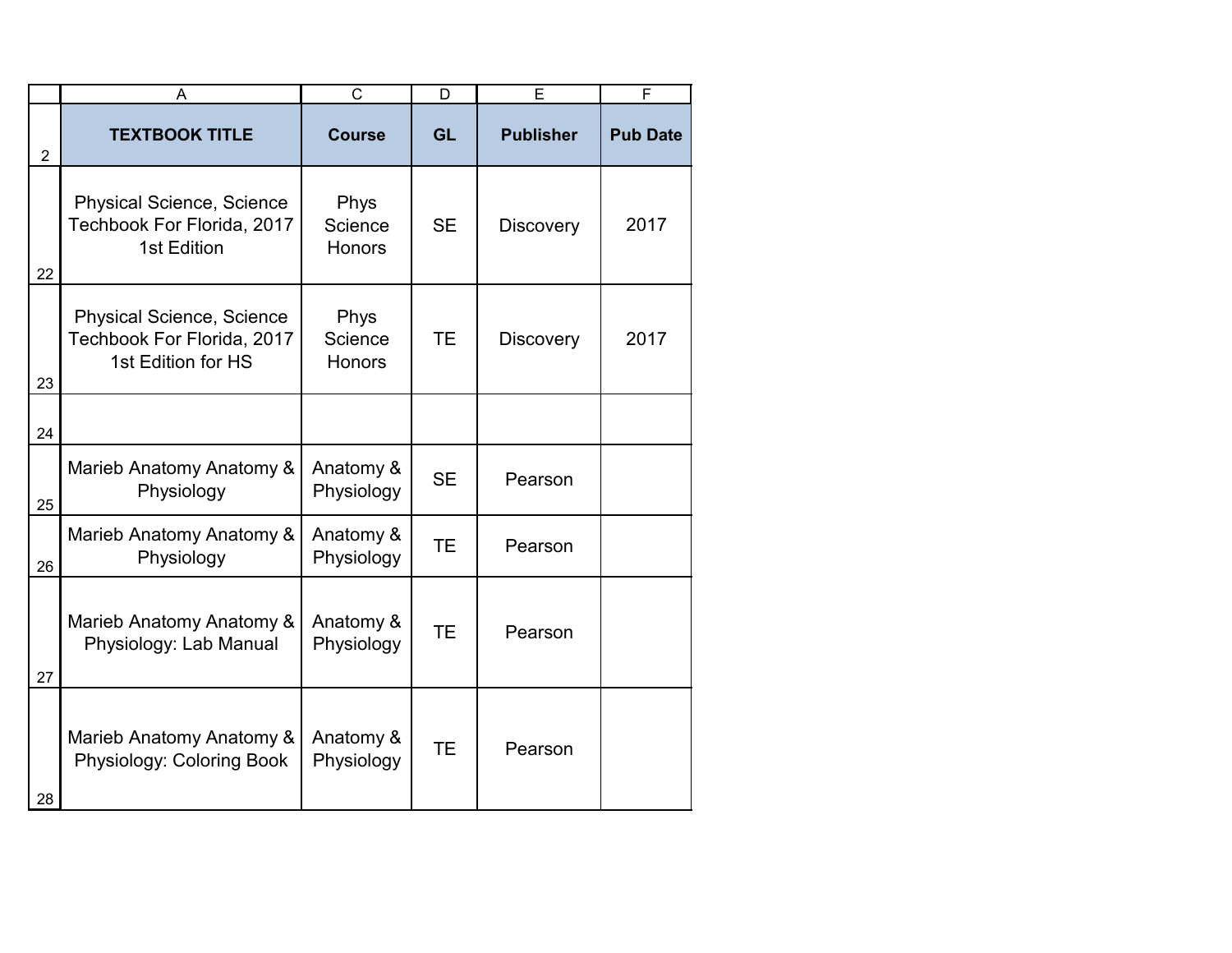|                | A                                                                                | $\overline{C}$                                       | D         | Ē                | F               |
|----------------|----------------------------------------------------------------------------------|------------------------------------------------------|-----------|------------------|-----------------|
| $\overline{2}$ | <b>TEXTBOOK TITLE</b>                                                            | <b>Course</b>                                        | <b>GL</b> | <b>Publisher</b> | <b>Pub Date</b> |
| 29             | Miller & Levine Biology,<br>2019/1st. FL Edition                                 | Biology<br>Regular &<br><b>Honors</b>                | <b>SE</b> | Pearson          | 2019            |
| 30             | Miller & Levine Biology,<br>2019/1st. FL Edition                                 | <b>Biology</b><br>Regular &<br><b>Honors</b>         | <b>TE</b> | Pearson          | 2019            |
| 31             | Miller & Levine Biology,<br>2019/1st. FL Edition:<br><b>Foundations Workbook</b> | <b>Biology</b><br>Regular &<br><b>Honors</b>         | <b>TE</b> | Pearson          | 2019            |
| 32             | Miller & Levine Biology,<br>2019/1st. FL Edition:<br>Explorer's Journal          | Biology<br>Regular &<br>Honors                       | <b>TE</b> | Pearson          | 2019            |
| 33             | Miller & Levine Biology,<br>2019/1st. FL Edition:<br><b>Assessment Workbook</b>  | <b>Biology</b><br>Regular &<br><b>Honors</b>         | <b>TE</b> | Pearson          | 2019            |
| 34             | Chemistry: Matter and<br>Change                                                  | Chemistry<br>Regular &<br>Honors/Pre-<br>AICE/Pre-IB | <b>SE</b> | <b>MGH</b>       |                 |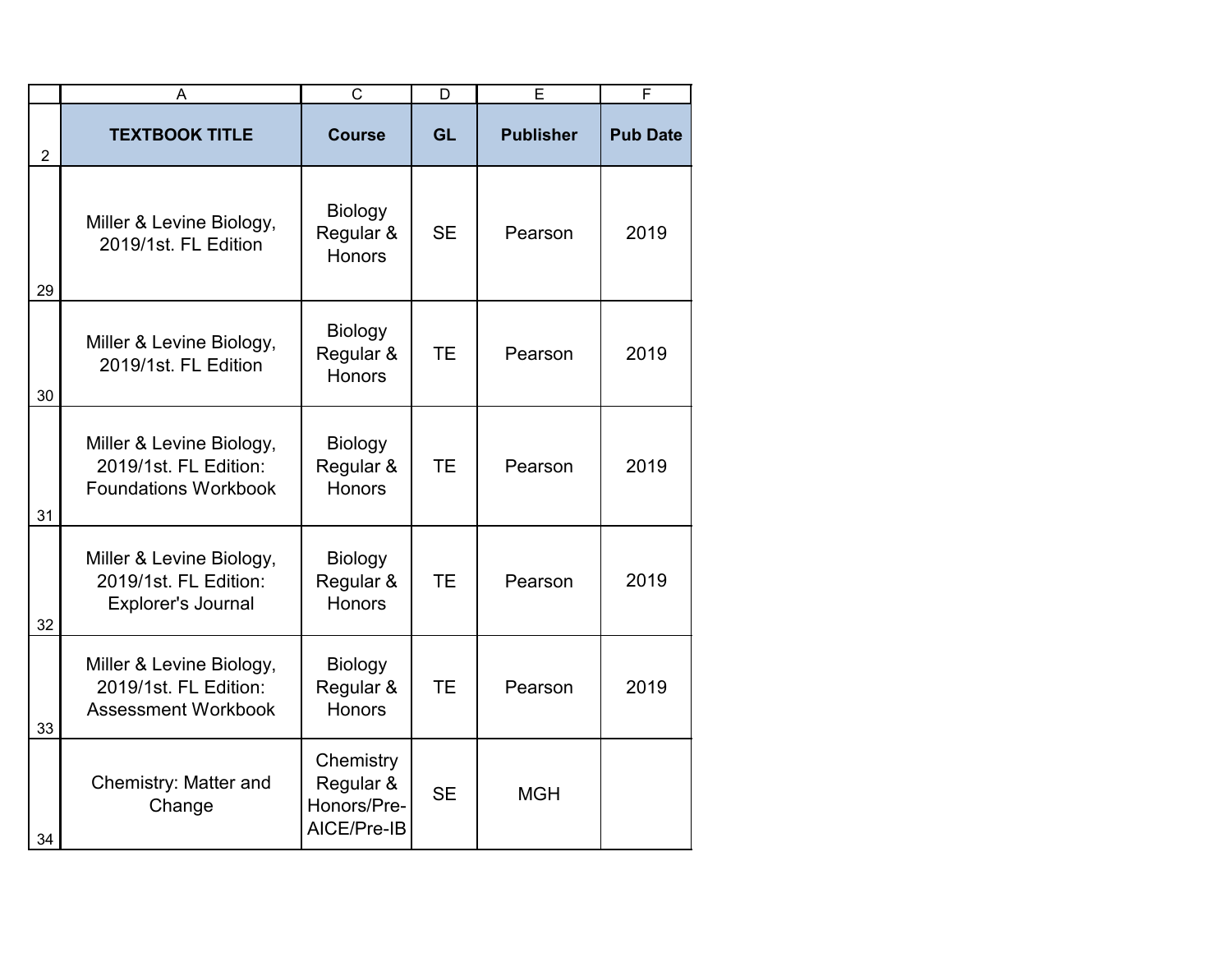|                | A                                                                      | $\overline{C}$                                             | D         | E                | F               |
|----------------|------------------------------------------------------------------------|------------------------------------------------------------|-----------|------------------|-----------------|
| $\overline{2}$ | <b>TEXTBOOK TITLE</b>                                                  | <b>Course</b>                                              | GL        | <b>Publisher</b> | <b>Pub Date</b> |
| 35             | Chemistry: Matter and<br>Change                                        | Chemistry<br>Regular &<br><b>Honors</b>                    | <b>TE</b> | <b>MGH</b>       |                 |
| 36             | Florida Earth Science:<br>Geology, the Environment<br>and the Universe | Earth/Space<br>Regular &<br><b>Honors</b>                  | <b>SE</b> | <b>MGH</b>       |                 |
| 37             | Florida Earth Science:<br>Geology, the Environment<br>and the Universe | Earth/Space<br>Regular &<br>Honors                         | <b>TE</b> | <b>MGH</b>       |                 |
| 38             | <b>Environmental Science:</b><br><b>Sustaining Your World</b>          | Environment<br>al Science                                  | <b>SE</b> | Cengage          |                 |
| 39             | <b>Environmental Science:</b><br><b>Sustaining Your World</b>          | <b>Environment</b><br>al Science                           | <b>TE</b> | Cengage          |                 |
| 40             | An Introduction to Marine<br>Science, 2016 9th Ed                      | Marine<br>Science 1<br>Regular and<br><b>Honors</b>        | <b>SE</b> | Cengage          | 2016            |
| 41             | An Introduction to Marine<br>Science, 2016 9th Ed                      | <b>Marine</b><br>Science 1<br>Regular and<br><b>Honors</b> | <b>TE</b> | Cengage          | 2016            |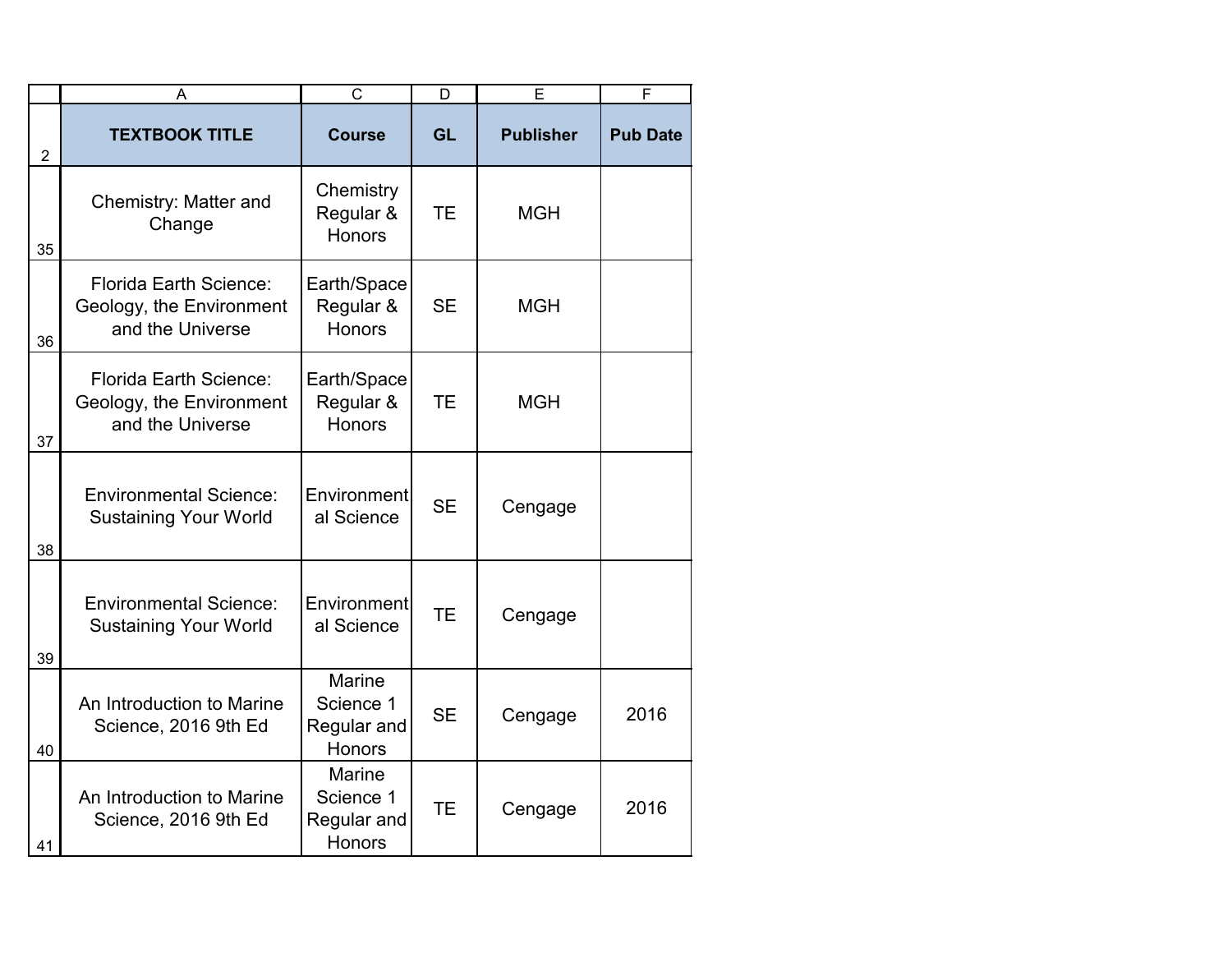|                | A                                                  | C                                                   | D         | E                | F               |
|----------------|----------------------------------------------------|-----------------------------------------------------|-----------|------------------|-----------------|
| $\overline{2}$ | <b>TEXTBOOK TITLE</b>                              | <b>Course</b>                                       | <b>GL</b> | <b>Publisher</b> | <b>Pub Date</b> |
| 42             | <b>Florida Physical Science</b>                    | Physical<br>Science<br>Regular and<br>Honors        | <b>SE</b> | <b>MGH</b>       |                 |
| 43             | <b>Florida Physical Science</b>                    | Physical<br>Science<br>Reg/Hon                      | <b>TE</b> | <b>MGH</b>       |                 |
| 44             | <b>Glencoe Physics: Principles</b><br>and Problems | Physics<br>Regular,<br>Honors, Pre-<br>AICE, Pre-IB | <b>SE</b> | <b>MGH</b>       |                 |
| 45             | <b>Glencoe Physics: Principles</b><br>and Problems | Physics<br>Reg/Hon                                  | TE.       | <b>MGH</b>       |                 |
|                |                                                    |                                                     |           |                  |                 |
| 46             |                                                    |                                                     |           |                  |                 |
| 53             |                                                    |                                                     |           |                  |                 |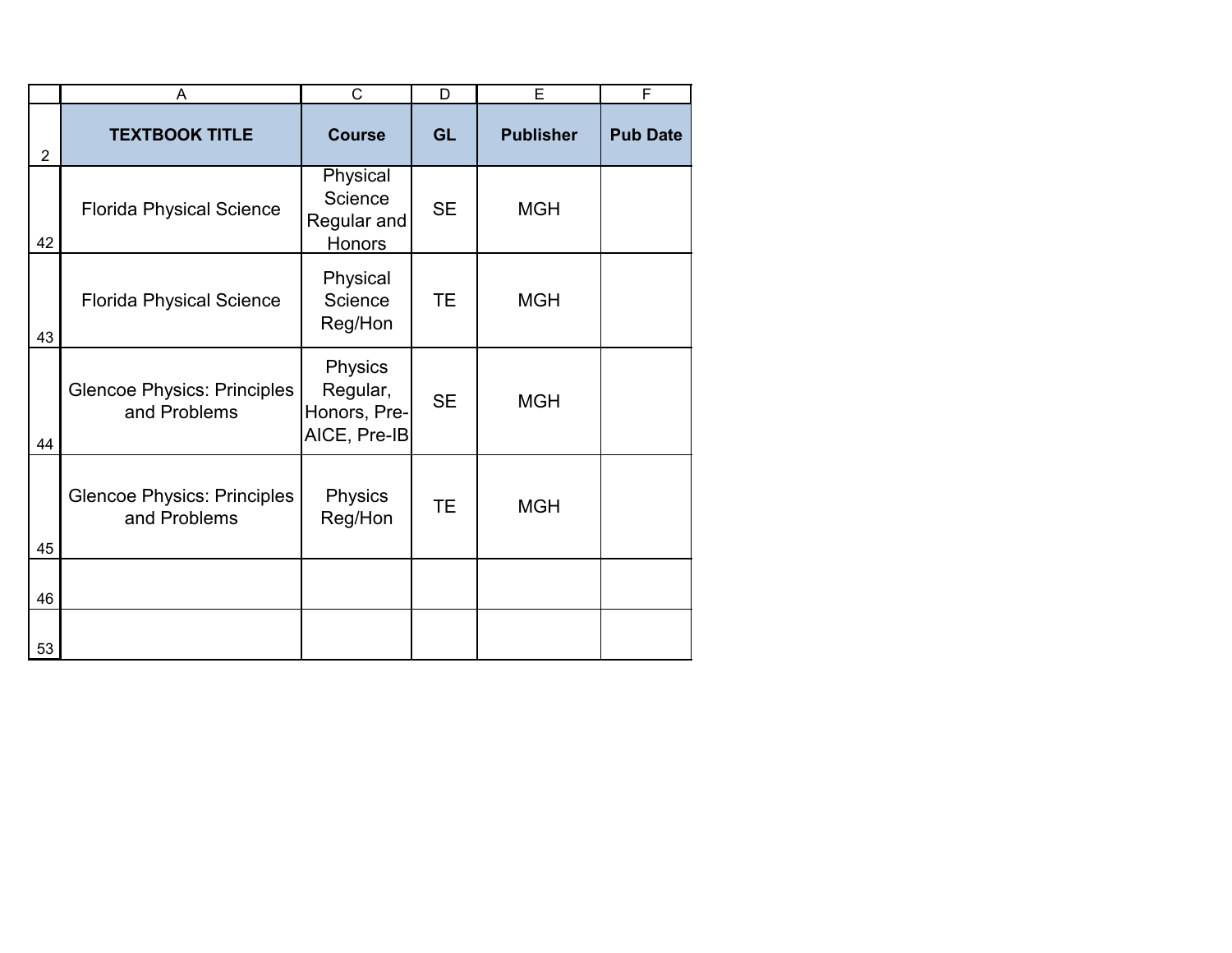| <b>TEXTBOOK</b><br><b>TITLE</b> |               | <b>Course</b>  | <b>GL</b>      | <b>Publisher</b> | <b>Pub Date</b> |
|---------------------------------|---------------|----------------|----------------|------------------|-----------------|
| <b>Florida Social</b>           |               |                |                |                  |                 |
| Studies - Florida               |               | Social         |                |                  |                 |
| <b>Studies</b>                  |               | <b>Studies</b> | 4              | McGraw-Hill      | 2018            |
| <b>Florida Social</b>           |               |                |                |                  |                 |
| Studies - US                    |               | Social         |                |                  |                 |
| History                         |               | <b>Studies</b> | 5              | McGraw-Hill      | 2018            |
|                                 |               |                |                |                  |                 |
| <b>Discovering Our</b>          |               |                |                |                  |                 |
| Past World                      |               |                |                |                  |                 |
| History: Early                  |               | World          |                |                  |                 |
| Ages                            |               | History        | 6              | McGraw-Hill      | 2018/1st Ed     |
| Discovering Our                 |               |                |                |                  |                 |
| Past World                      |               |                |                |                  |                 |
| History: Early                  |               | World          |                |                  |                 |
| Ages                            |               | History        | 6              | McGraw-Hill      | 2018/1st Ed     |
| Discovering Our                 |               |                |                |                  |                 |
| Past: US History:               |               | <b>US</b>      |                |                  |                 |
| <b>Early Years</b>              |               | History        | $\overline{7}$ | McGraw-Hill      | 2018/1st Ed     |
| Discovering Our                 | <b>JNITED</b> |                |                |                  |                 |
| Past: US History:               |               | <b>US</b>      |                |                  |                 |
| <b>Early Years</b>              |               | History        | $\overline{7}$ | McGraw-Hill      |                 |
| Civics,                         |               |                |                |                  | 2018/1st Ed     |
| Economics and                   |               |                |                |                  |                 |
| Geography, FL                   |               |                |                |                  |                 |
| Edition                         |               | <b>Civics</b>  | 8              | McGraw-Hill      | 2018/1st Ed     |
|                                 |               |                |                |                  |                 |
| Civics,                         |               |                |                |                  |                 |
| Economics and                   |               |                |                |                  |                 |
| Geography, FL                   |               |                |                |                  |                 |
| Edition                         |               | <b>Civics</b>  | 8              | McGraw-Hill      | 2018/1st Ed     |
|                                 |               |                |                |                  |                 |
| <b>Pearson Florida</b>          |               |                |                |                  |                 |
| <b>United States</b>            |               | <b>US</b>      |                |                  | 2018/1st        |
| History                         |               | History        | $9 - 12$       | Pearson          | Florida Ed      |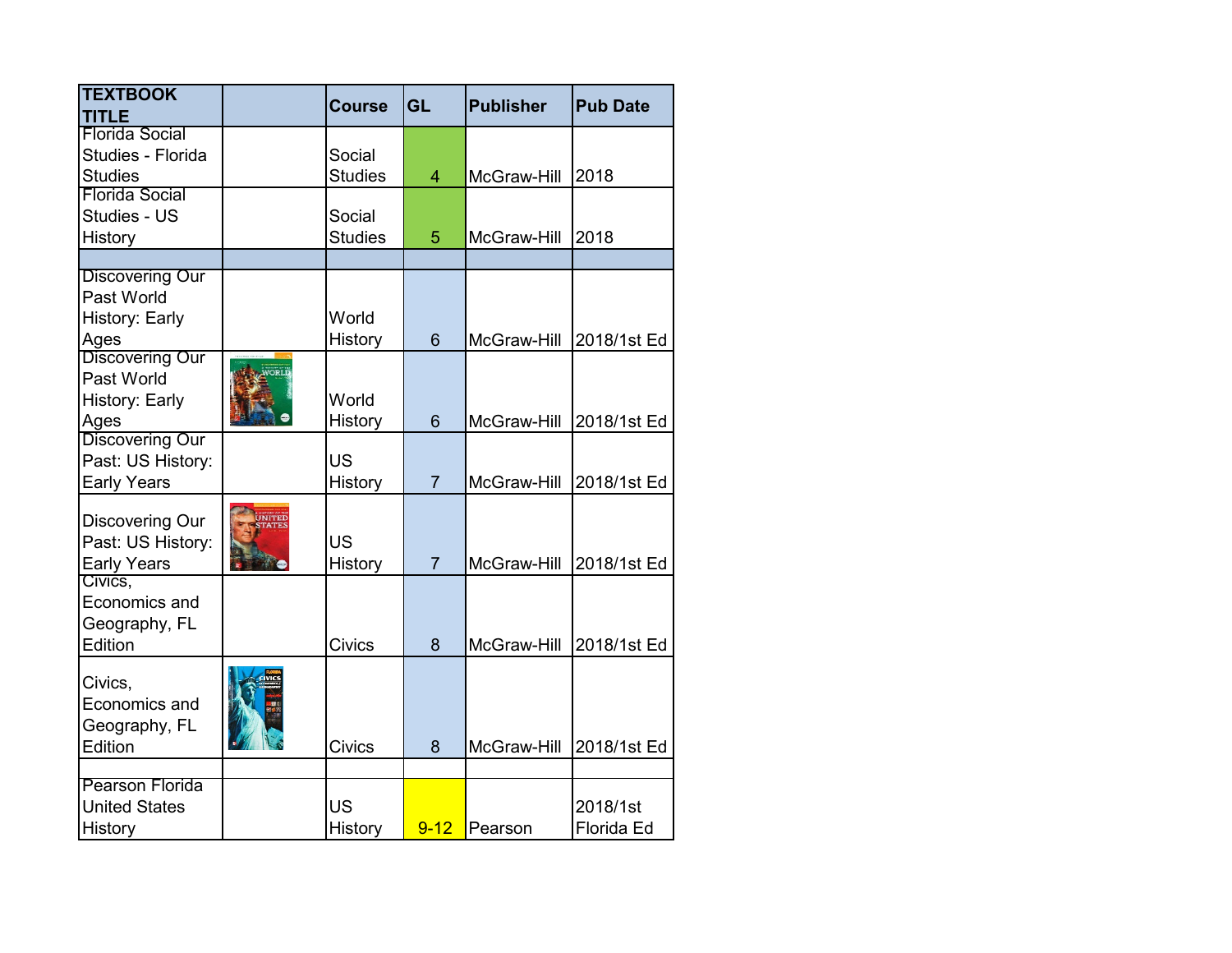| Pearson Florida<br><b>United States</b><br><b>History</b> | UNITED STATES    | <b>US</b><br>History | $9 - 12$ | Pearson                       | 2018/1st<br>Florida Ed |
|-----------------------------------------------------------|------------------|----------------------|----------|-------------------------------|------------------------|
| Modern World<br>History, FI Edition<br>2018               |                  | World<br>History     | $9 - 12$ | <b>HMH</b>                    | 2018/1st<br>Florida Ed |
|                                                           |                  |                      |          |                               |                        |
| Modern World<br>History, FI Edition<br>2019               |                  | World<br>History     | $9 - 12$ | <b>HMH</b>                    | 2018/1st<br>Florida Ed |
| <b>United States</b><br>Govermnment:<br>Our Democracy     |                  | U.S Gov              | $9 - 12$ | McGraw-Hill                   | 2018/1st<br>Florida Ed |
| <b>United States</b><br>Govermnment:<br>Our Democracy     | UNITED<br>STATES | U.S Gov              | $9 - 12$ | McGraw-Hill                   | 2018/1st<br>Florida Ed |
| Understanding<br>Economics,<br><b>Florida Edition</b>     |                  | Econ                 | $9 - 12$ | McGraw-Hill                   | 2018/1st<br>Florida Ed |
| Understanding<br>Economics,<br><b>Florida Edition</b>     |                  | Econ                 | $9 - 12$ | McGraw-Hill                   | 2018/1st<br>Florida Ed |
| <b>Thinking About</b><br>Psychology 4th<br>Edition        |                  | Psych I              | $9 - 12$ | Bedford,<br>Freeman,<br>Worth | 2019                   |
| <b>Thinking About</b><br>Psychology 4th<br>Edition        |                  | Psych I              | $9 - 12$ | Bedford,<br>Freeman,<br>Worth | 2019                   |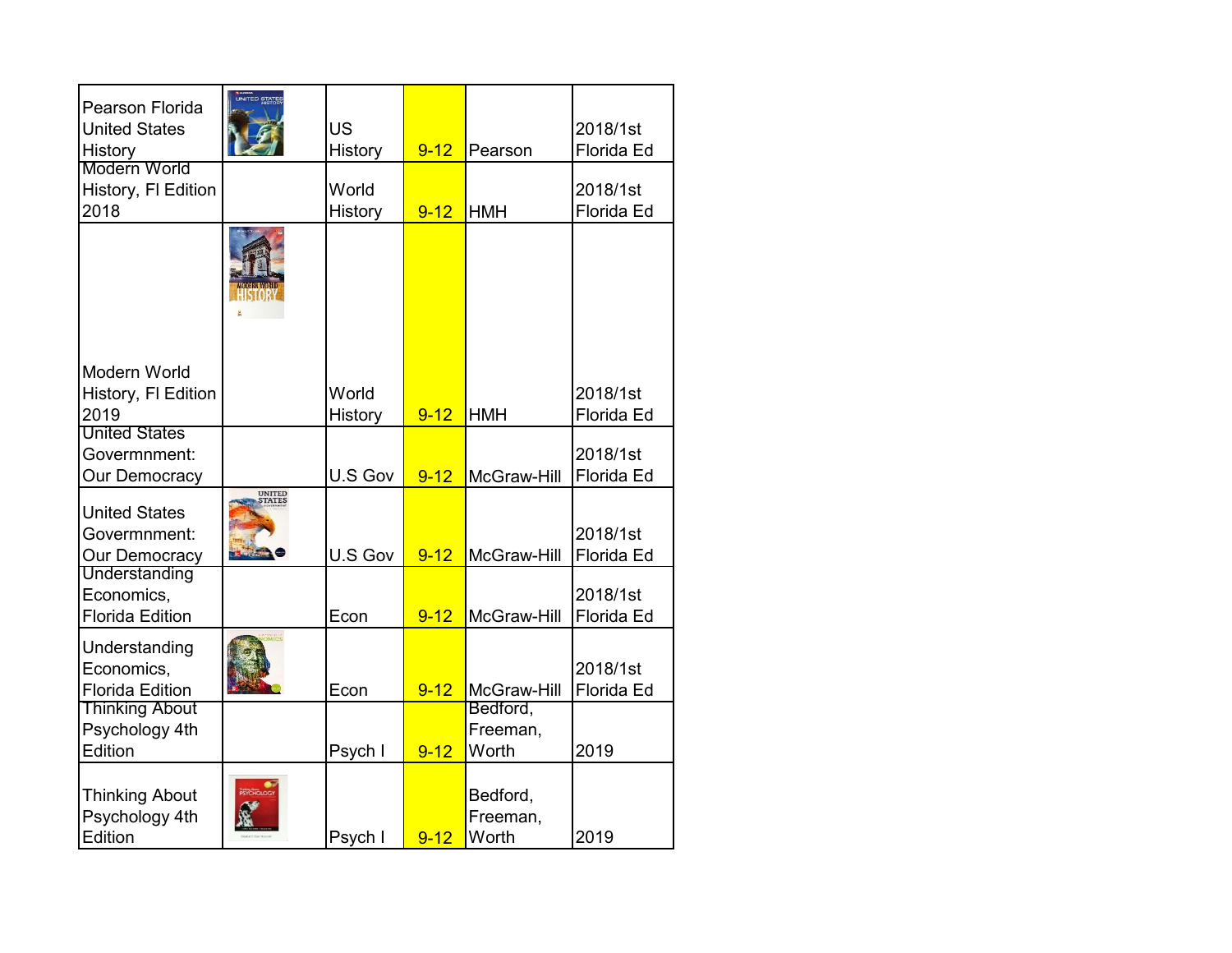|                 | A                     | B                       | C        | D                | G              |
|-----------------|-----------------------|-------------------------|----------|------------------|----------------|
| 1               | <b>WORLD LANGUAGE</b> |                         |          |                  |                |
|                 | <b>TEXTBOOK</b>       |                         |          |                  |                |
| 2               | <b>TITLE</b>          | <b>COURSE TITLE</b>     | GL       | <b>Publisher</b> | <b>Expires</b> |
| 3               | <b>Spanish</b>        |                         |          |                  |                |
| 4               |                       |                         |          |                  |                |
|                 | <b>Realidades</b>     |                         |          |                  |                |
| 5               | Level B               | M/J Spanish Beg         | $6 - 8$  | Pearson          | 2022           |
|                 | <b>Realidades</b>     |                         |          |                  |                |
| 6               | Level A               | M/J Spanish Int         | $7 - 8$  | Pearson          | 2022           |
| 7               |                       | M/J Exploratory Spanish | $6-8$    | Pearson          | 2022           |
|                 | <b>Realidades</b>     |                         |          |                  |                |
| 8               | Level 1               | Spanish 1 HS            | 8        | Pearson          | 2022           |
| 9               |                       |                         |          | Pearson          | 2022           |
|                 | <b>Realidades</b>     |                         |          |                  |                |
| 10 <sup>1</sup> | Level 1               | Spanish 1               | $9 - 12$ | Pearson          | 2022           |
|                 | <b>Realidades</b>     |                         |          |                  |                |
| 11              | Level 2               | Spanish 2               | $9 - 12$ | Pearson          | 2022           |
|                 | <b>Realidades</b>     |                         |          |                  |                |
|                 | 12 Level $3$          | Spanish 3 Honors        | $9 - 12$ | Pearson          | 2022           |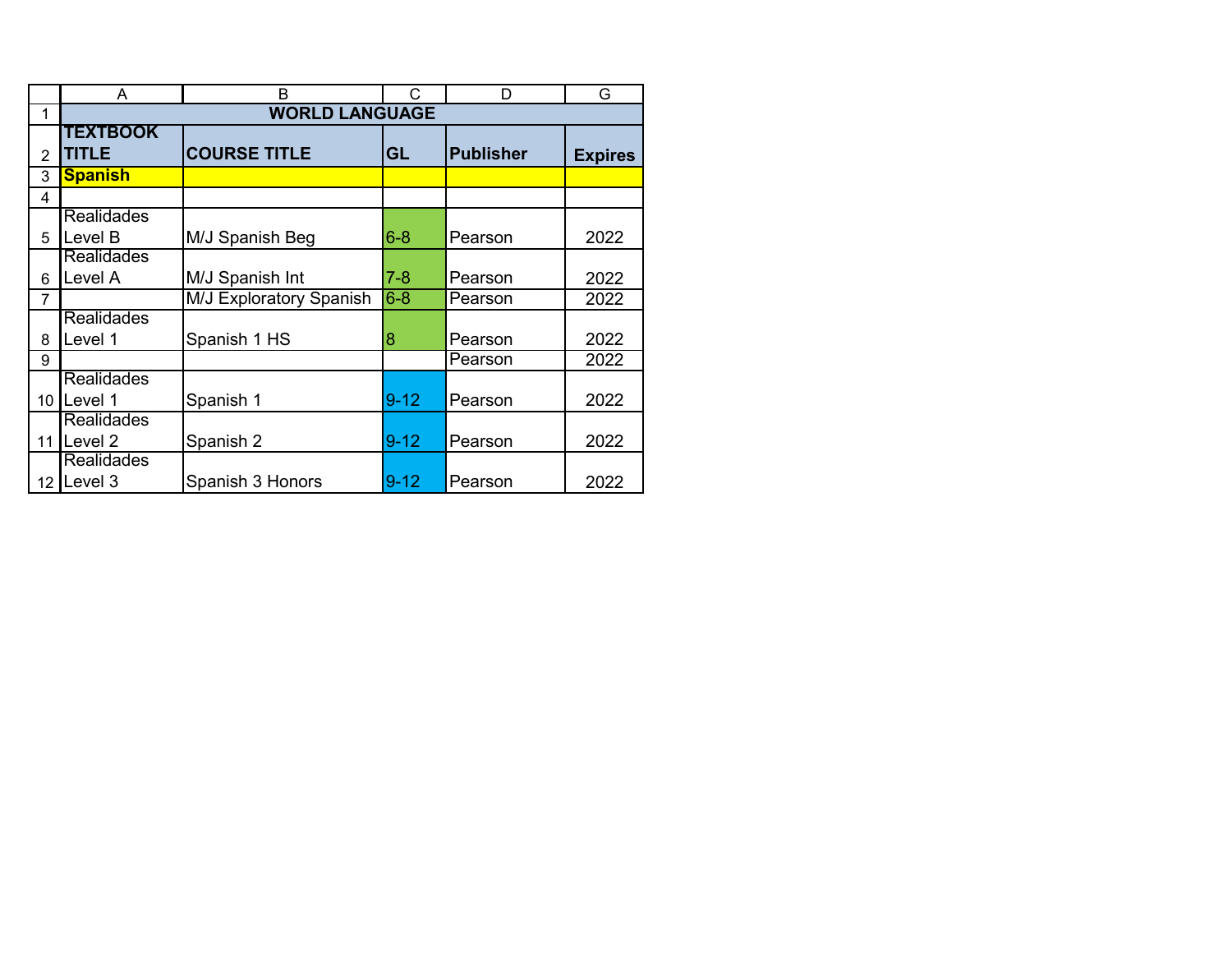|                | A                      | B                      | C              | D                      | E               |
|----------------|------------------------|------------------------|----------------|------------------------|-----------------|
| 1              | <b>PINE VIEW</b>       |                        |                |                        |                 |
| $\overline{2}$ | <b>TEXTBOOK TITLE</b>  | <b>Course</b>          | <b>GL</b>      | <b>Publishers</b>      | <b>Pub Date</b> |
| 3              | <b>MATH</b>            |                        |                |                        |                 |
| $\overline{4}$ |                        |                        |                |                        |                 |
| 5              | <b>Reveal Math</b>     | K-5 Math               | $\overline{2}$ | McGraw-Hill            | 2022            |
| 6              | <b>Reveal Math</b>     | K-5 Math               | $\overline{3}$ | McGraw-Hill            | 2022            |
| $\overline{7}$ | <b>Reveal Math</b>     | K-5 Math               | $\overline{4}$ | McGraw-Hill            | 2022            |
| 8              | <b>Reveal Math</b>     | K-5 Math               | 5              | McGraw-Hill            | 2022            |
| 9              | <b>Reveal Math</b>     | M/J Math 1<br>Advanced | 6              | McGraw-Hill            | 2022            |
| 10             | <b>Reveal Math</b>     | M/J Math 2             | $\overline{7}$ | McGraw-Hill            | 2022            |
| 11             | <b>Reveal Math</b>     | M/J Math 2<br>Advanced | $\overline{7}$ | McGraw-Hill            | 2022            |
| 12             | <b>Reveal Math</b>     | M/J Math 3             | 8              | McGraw-Hill            | 2022            |
| 13             | <b>Reveal Math</b>     | Algebra 1              | 9              | McGraw-Hill            | 2022            |
| 14             | <b>Reveal Math</b>     | Algebra 1<br>Honors    | 9              | McGraw-Hill            | 2022            |
| 15             | <b>Reveal Math</b>     | Algebra 2              | 11             | McGraw-Hill            | 2022            |
| 16             | <b>Reveal Math</b>     | Algebra 2<br>Honors    | 11             | McGraw-Hill            | 2022            |
| 17             | <b>Reveal Math</b>     | Geo Reg &<br>Hon       | 10             | McGraw-Hill            | 2022            |
| 18             |                        |                        |                |                        |                 |
| 19             | <b>SCIENCE</b>         |                        |                |                        |                 |
| 20             | <b>Elevate Science</b> | Science                | $\overline{a}$ | $\overline{\text{SE}}$ | Pearson         |
| 21             | <b>Elevate Science</b> | Science                | $\overline{3}$ | $\overline{\text{SE}}$ | Pearson         |
| 22             | <b>Elevate Science</b> | Science                | $\overline{4}$ | $\overline{\text{SE}}$ | Pearson         |
| 23             | <b>Elevate Science</b> | Science                | $\overline{5}$ | $\overline{\text{SE}}$ | Pearson         |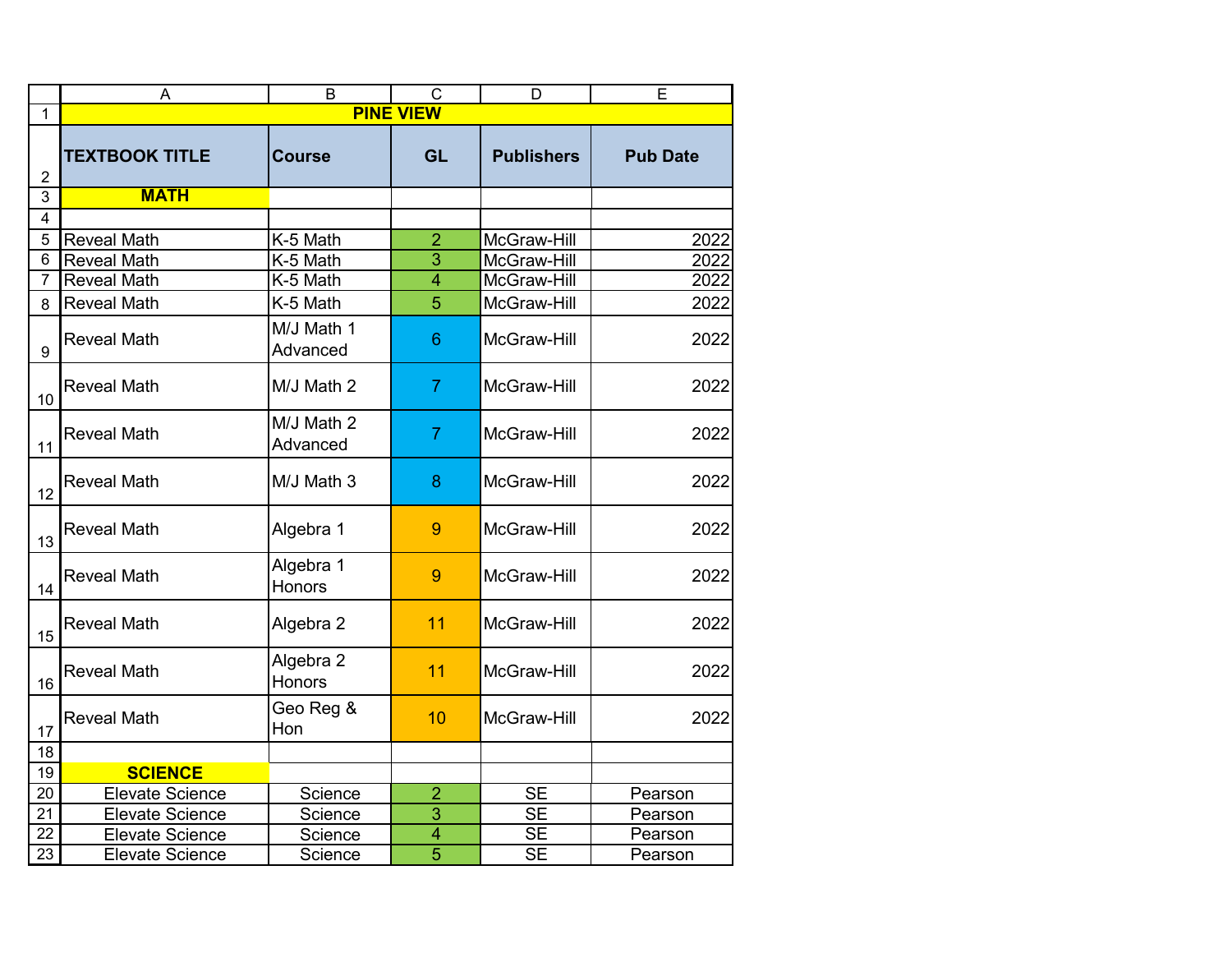|                       | A                                                                  | B                                     | $\overline{C}$   | D                 | Ē               |
|-----------------------|--------------------------------------------------------------------|---------------------------------------|------------------|-------------------|-----------------|
| 1                     |                                                                    |                                       | <b>PINE VIEW</b> |                   |                 |
| $\overline{2}$        | <b>TEXTBOOK TITLE</b>                                              | <b>Course</b>                         | <b>GL</b>        | <b>Publishers</b> | <b>Pub Date</b> |
| 24                    | Miller & Levine Biology,<br>2019/1st. FL Edition                   | Biology<br>Regular &<br><b>Honors</b> | 8                | Pearson           |                 |
|                       | Earth Science: Geology,<br>the Environment, and the<br>25 Universe | Earth/Space<br>Reg And Hon            | 6                | McGraw-Hill       |                 |
| 26                    | <b>Florida Physical Science</b>                                    | Physical<br>Science Reg<br>and Hon    | $\overline{7}$   | McGraw-Hill       |                 |
| 27                    |                                                                    |                                       |                  |                   |                 |
| 28                    | Marieb Anatomy Anatomy<br>& Physiology                             | Anatomy &<br>Physiology               | <b>HS</b>        | Pearson           |                 |
| 29                    | <b>Campbell Biology Honors</b>                                     | <b>Biology</b><br>Regular &<br>Honors | <b>HS</b>        | Pearson           |                 |
| 30                    | <b>HMH Florida Modern</b><br>Chemistry                             | Chemistry<br>Regular &<br>Honors      | <b>HS</b>        | <b>HMH</b>        |                 |
| 31                    | <b>HMH Florida Physics</b>                                         | Physics                               | <b>HS</b>        | <b>HMH</b>        |                 |
| 32                    |                                                                    |                                       |                  |                   |                 |
| 33                    |                                                                    |                                       |                  |                   |                 |
| 34<br>$\overline{35}$ |                                                                    |                                       |                  |                   |                 |
|                       | <b>SOCIAL STUDIES</b><br>Florida Social Studies -                  |                                       |                  |                   |                 |
|                       | 36 Florida Studies                                                 | <b>Social Studies</b>                 | $\overline{4}$   | McGraw-Hill       | 2018            |
| 37                    | Florida Social Studies -<br><b>US History</b>                      | <b>Social Studies</b>                 | 5                | McGraw-Hill       | 2018            |
| 38                    |                                                                    |                                       |                  |                   |                 |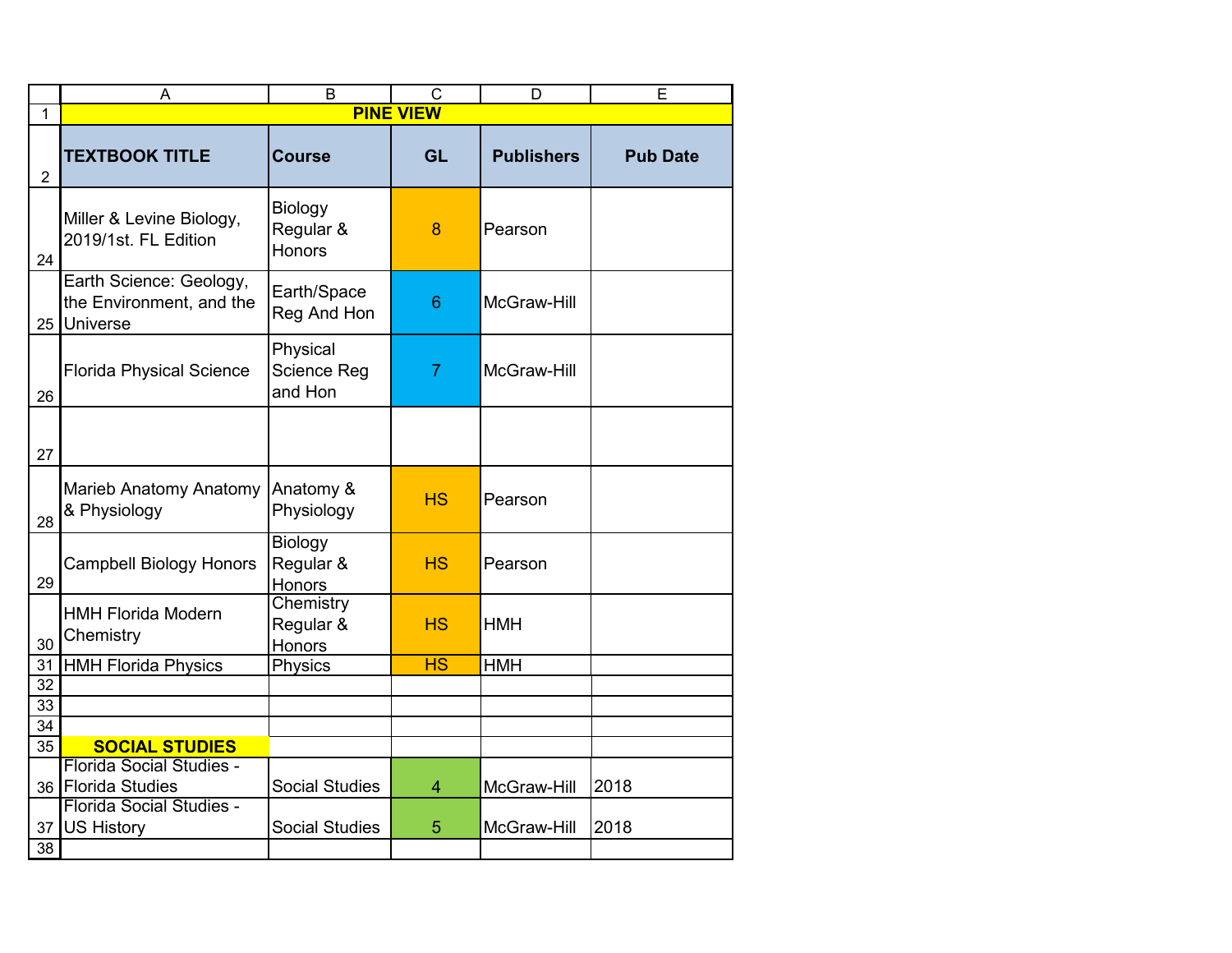|                | A                                                                                   | B                        | $\mathsf{C}$        | D                                    | Е                                                      |
|----------------|-------------------------------------------------------------------------------------|--------------------------|---------------------|--------------------------------------|--------------------------------------------------------|
| 1              | <b>PINE VIEW</b>                                                                    |                          |                     |                                      |                                                        |
| $\overline{2}$ | <b>TEXTBOOK TITLE</b>                                                               | <b>Course</b>            | <b>GL</b>           | <b>Publishers</b>                    | <b>Pub Date</b>                                        |
| 39             | Florida World History:<br><b>Ancient Civilizations</b><br><b>Integrated Civics,</b> | <b>World History</b>     | 6                   | <b>HMH</b>                           | 2018                                                   |
|                | Economics, and<br>Geography, 2018/1st<br>40 Florida Edition                         | <b>Civics</b>            | $\overline{7}$      | <b>HMH</b>                           | 2018                                                   |
| 41             | <b>HMH Social Studies:</b><br>American History: 2018                                | <b>US History</b>        | 8                   | <b>HMH</b>                           | 2017                                                   |
| 42<br>43       | The American Pageant:<br>2016/16th Edtion Update                                    | <b>US History</b>        | $9 - 12$            | Cengage                              | 2016                                                   |
| 44 I           | World History and<br>Geography, 2018/1st<br><b>Florida Edition</b>                  | <b>World History</b>     | $9 - 12$            | McGraw-Hill                          | 2018                                                   |
|                | Govermnment: Our<br>45 Democracy                                                    | U.S.<br>Government       | $9 - 12$            | McGraw-Hill                          | 2018/1st Florida<br>Ed<br><del>zu iurist i lunua</del> |
| 46             | Economics, Florida Edition Economics                                                |                          | $9 - 12$            | McGraw-Hill                          | Ed                                                     |
| 47             |                                                                                     |                          |                     |                                      |                                                        |
| 48             | <b>ELA</b>                                                                          |                          |                     |                                      |                                                        |
| 49             |                                                                                     |                          |                     |                                      |                                                        |
| 51             | 50 Benchmark Advanced                                                               | <b>ELA</b><br><b>ELA</b> | K<br>$\overline{1}$ | <b>Benchmark</b><br><b>Benchmark</b> | 2021<br>2021                                           |
| 52             | <b>Benchmark Advanced</b>                                                           | <b>ELA</b>               | $\overline{2}$      | <b>Benchmark</b>                     | 2021                                                   |
| 53             | <b>Benchmark Advanced</b><br><b>Benchmark Advanced</b>                              | <b>ELA</b>               | $\overline{3}$      | <b>Benchmark</b>                     | 2021                                                   |
| 54             | <b>Benchmark Advanced</b>                                                           | <b>ELA</b>               | $\overline{4}$      | <b>Benchmark</b>                     | 2021                                                   |
| 55             | <b>Benchmark Advanced</b>                                                           | <b>ELA</b>               | $\overline{5}$      | <b>Benchmark</b>                     | 2021                                                   |
| 56             |                                                                                     |                          |                     |                                      |                                                        |
| 57             | StudySync                                                                           | <b>ELA</b>               | 6                   | McGraw-Hill                          | 2021                                                   |
| 58             | StudySync                                                                           | <b>ELA</b>               | $\overline{7}$      | McGraw-Hill                          | 2021                                                   |
| 59             | StudySync                                                                           | <b>ELA</b>               | 8                   | McGraw-Hill                          | 2021                                                   |
| 60             |                                                                                     |                          |                     |                                      |                                                        |